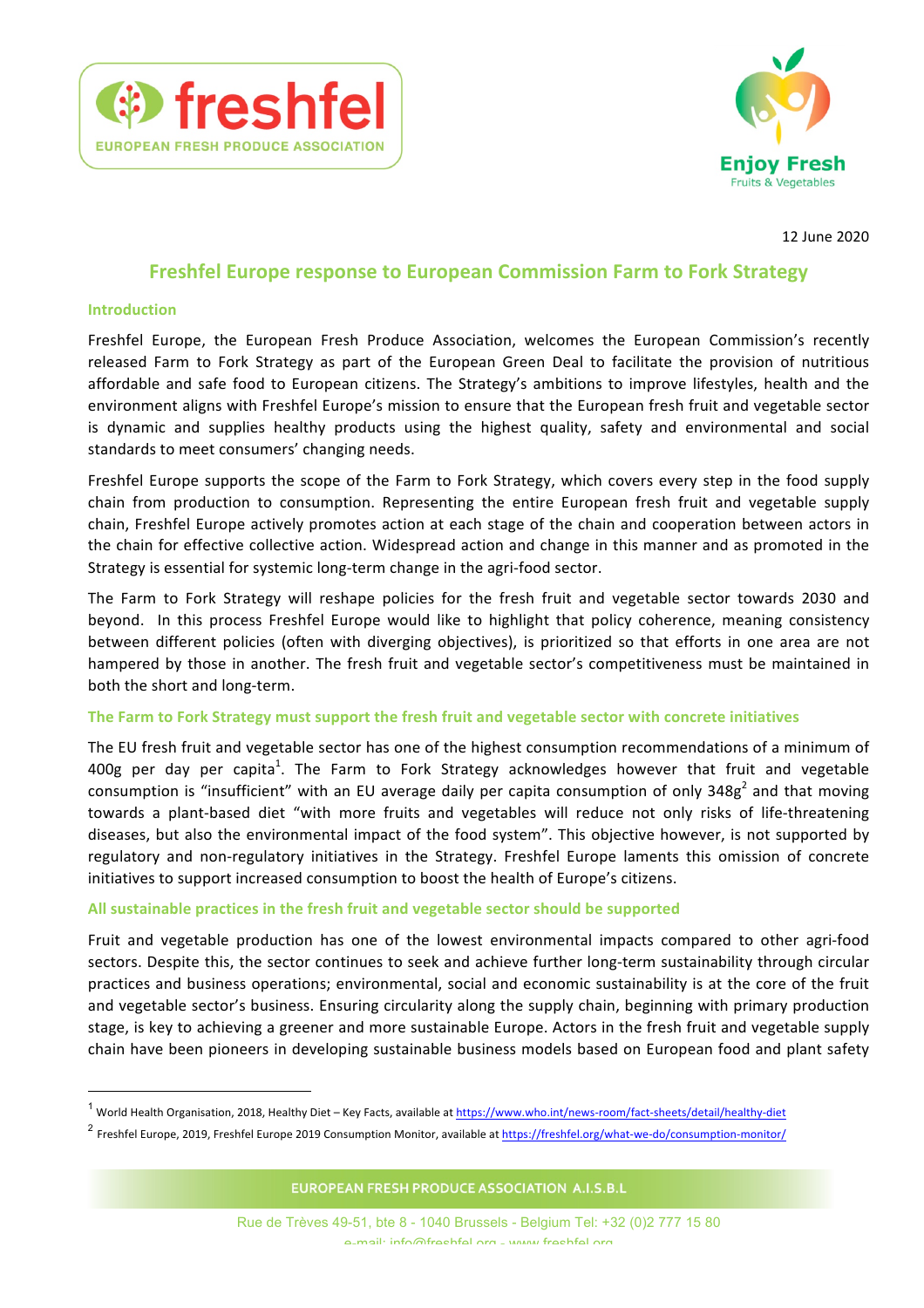regulations as well as private standards and consumer expectations. But while the sector is continually investing in solutions to cope with emerging challenges linked to sustainability concerns, these efforts are often hampered by regulatory demands. Freshfel Europe would like to underline that the Farm to Fork Strategy's initiatives should not impede efforts by the sector to advance sustainability through different business models. In upcoming debates on the Strategy's proposed initiatives it should be recognized that a large variety of existing practices in the sector, such as Integrated Pest Management (IPM) and the reduction of use of plant protection products, are already being successfully implemented to reach many of the Farm to Fork Strategy's objectives. 

#### **Overall production environmental performance should not be disregarded in preference for organic**

While increasing organic production in the agriculture sector to 25% of total agricultural land is a key priority of the Farm to Fork Strategy, the overall environmental performance of production methods should not be disregarded in preference for organic. In the fresh fruit and vegetable sector the development of organic production should be approached with a holistic perspective. In doing so all aspects relating to environmental footprint of production methods should be taken into account, such as energy,  $CO<sub>2</sub>$  emissions, land use and intensive use of a several active substances. In many cases other production methods, such as IPM, have greater environmental benefits compared to organic production, and these should not be disregarded.

If increased organic production is to be successfully achieved, to prevent a collapse of prices on the organic market demand must be equally stimulated to take up production growth. Proposals in the Farm to Fork Strategy, such as the ambition for increased organic production ambition, must take market realities in the sector into account. These proposals must also be accompanied by adequate financial assistance to aid transition either through the Common Agricultural Policy or other EU funding.

#### Holistic environmental footprints must be the basis for upcoming proposals under the Farm to Fork Strategy

EU fresh fruit and vegetable sourcing is primarily local but there is a need for the sector to operate in a global environment with opportunities for both EU exporters and importers. Movement of fresh produce through intra-EU trade and internationally facilitates the diversity of high-quality products available to consumers on supermarket shelves, which in turns stimulates current low levels of fruit and vegetable consumption. A holistic view of product environmental footprints must be the basis for upcoming proposals under the Farm to Fork Strategy. 'Local' is not always synonymous with higher environmental performance, and a sustainable food system in Europe should benefit from local, regional, national and international products that provide the highest environmental added value.

## The fresh fruit and vegetable sector's ability to provide high quality, safe, nutritious and affordable food to consumers and adequate return for growers should not be compromised

The Farm to Fork Strategy's ambitions for significant reductions in the use of fertilizers (-20%) and plant protection products (-50%) must not hamper the fresh fruit and vegetable sector's ability to provide high quality, safe, nutritious and affordable food to consumers and adequate return to growers. The reduction in availability of these vital tools must be complemented by replacement tools. Moreover effective alternative tools must be provided in emergency situations in order to cope with invasive species and plant diseases. The sector already uses as many biological and low-risk products as possible and chemical active substances are used only in situations when non-chemical substances cannot be replaced. While Freshfel Europe supports an increased use of non-chemical substances, it must be ensured that new non-chemical substances placed on the market replacements are equally as efficient, accessible an affordable for users as those chemical substances they are replacing. Furthermore, other alternatives must also be explored in tandem, such as effective IPM control tools, new breeding techniques and irradiation. Any new policy developments must be safe and acceptable for European consumers.

EUROPEAN FRESH PRODUCE ASSOCIATION A.I.S.B.L

Rue de Trèves 49-51, bte 8 - 1040 Brussels - Belgium Tel: +32 (0)2 777 15 80 e-mail: info@freshfel.org - www.freshfel.org